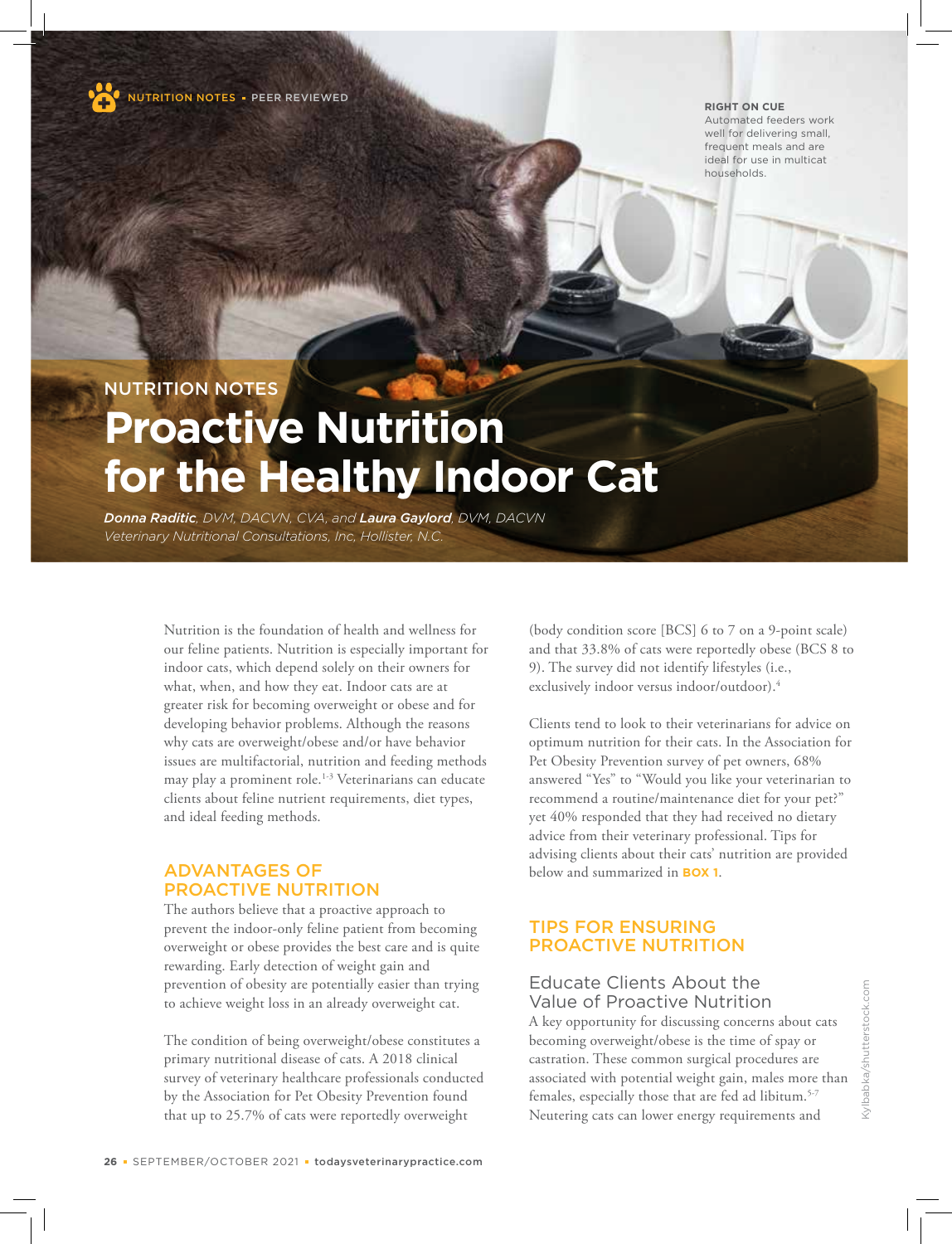result in increased appetite.5-8 Lifestyle also affects caloric needs; indoor cats are at increased risk for becoming overweight/obese.<sup>9</sup>

The veterinary team can explain to clients that if their cat is overweight/obese, not only is that a primary disease associated with insulin resistance and a proinflammatory state, but it also poses increased risk for comorbidities.<sup>1-3,10,11</sup> The team can also explain that an overweight or obese cat may experience reduced quality of life; a shorter lifespan; and increased risk for diabetes mellitus, constipation, orthopedic disease, urinary tract disease, hepatic lipidosis, and skin disease.<sup>1,10,12,13</sup>

# Show Clients How to Monitor Dietary Intake

Veterinarians can teach clients how to determine BCS and encourage them to weigh their cat to monitor and help determine appropriate dietary intake. Veterinarians can ensure that the diet is appropriate for the life stage of the cat (i.e., "growth" or "all life stages" for kittens and preferably "adult maintenance" for adult cats).

The timing of neutering presents a challenge for balancing the nutritional requirements of a growing kitten with the need to control food intake and avoid excessive weight gain. Although determining BCS is not specifically validated for growing kittens, most nutritionists still recommend and apply BCS values as a convenient in-clinic tool for estimating ideal condition in kittens. Portion-controlled feeding is recommended, as is regular monitoring of body weight and BCS to enable adequate and timely adjustment of the amounts fed.

#### **BOX 1 Ensuring Proactive Nutrition**

- **Educate clients about the value of** proactive nutrition
- **Show clients how to monitor dietary** intake
- **Describe cats' natural feeding behavior**
- Recommend automated feeders
- Prevent the finicky feline
- Recommend diets for healthy kittens and adult cats

To proactively prevent weight gain in adult cats and kittens, veterinarians can emphasize the value of tracking total daily intake by weighing food on a gram scale. The authors recommend using a gram scale to weigh the exact amount fed each day and then using the caloric density of the diet to determine the exact caloric intake. Using the daily intake along with reassessing the cat's body weight and body and muscle condition scores will allow for adjustments in daily caloric intake and will help prevent the cat from becoming overweight/obese. This information along with client/veterinarian BCS assessments and body weight trends can enable adjustment of food/caloric intake to maintain proper growth. It also proactively allows the client and the veterinary team to adjust intake as needed to maintain optimal body weight and body condition score of the indoor-only adult cat.

# Describe Cats' Natural Feeding Behavior

A proactive approach is educating clients about a cat's predatory behavior and how it can be used to develop the best feeding methods, especially for indoor cats. For cats, hunting is instinctive, and this predatory behavior is not eliminated simply by having owner-provided food. The cat's natural feeding behavior is to consume 8 to 16 meals a day.14,15 It is unknown how infrequent feeding (i.e., twice a day) affects long-term health, but one study in a laboratory colony of male cats demonstrated decreased food intake, decreased water intake, and less urine production when the cats were fed 2 meals a day compared with ad libitum.<sup>16</sup> Cats naturally work for their food by hunting; one-third of their hunts lead to a successful kill. In fact, for cats, hunting is so instinctive that they will continue to hunt before consuming a recent kill, and hunger is not necessary for cats to hunt.<sup>14,15</sup>

Veterinarians should recommend feeding methods for cats that provide an outlet for natural behaviors, are mentally stimulating, and provide environmental enrichment, such as foraging toys, feeding puzzles, and simulated hunting.<sup>17,18</sup> Although hunting is instinctive, it has been reported that hunger can increase hunting (or play).19,20 Feeding methods that simulate multiple hunting activities include offering small, frequent meals.

The benefits of using a feeding method that mimics the cat's instinctive predatory behavior should be emphasized, due to a recent survey reporting that only 30% of owners used food puzzles (and only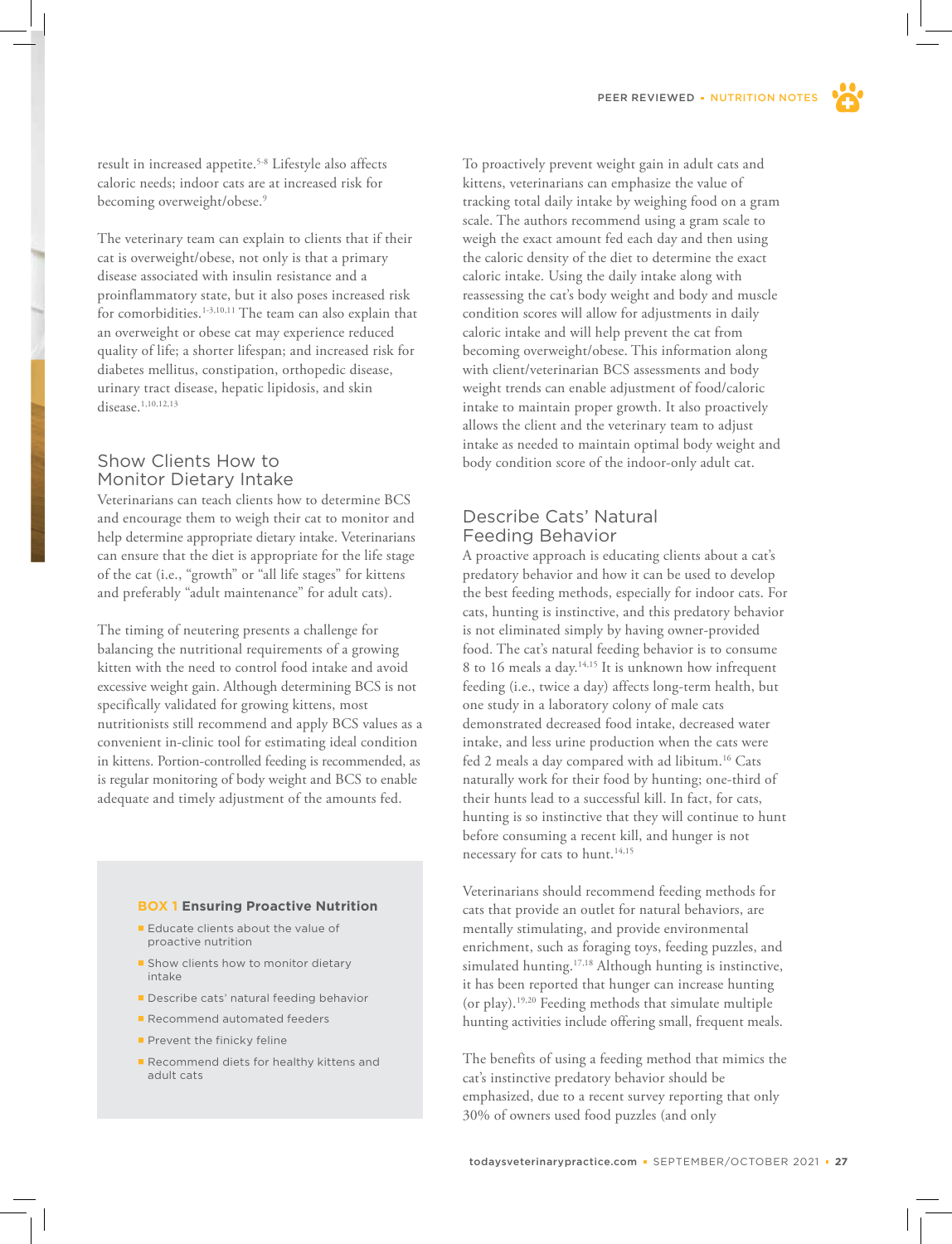occasionally) and another 18% had tried them but no longer used them.<sup>21</sup> Furthermore, studies indicate that 40% to 60% of cats are free-fed or fed twice daily; free feeding is more common among obese cats.22-24 In 2013, the American Association of Feline Practitioners and the International Society of Feline Medicine published their Feline Environmental Needs Guidelines, which recommended the use of food puzzles for environmental enrichment and feline wellbeing.<sup>25</sup> Dantas et al. provide detailed information for veterinarians on how to discuss using food puzzles and an example handout for veterinary clients.<sup>17</sup> To further educate clients about proper feeding methods for cats, direct them to foodpuzzlesforcats.com.

## Recommend Automated Feeders

Proactive nutrition can include automated feeders, which work well for delivering small, frequent meals and are ideal for use in multicat households. When cats solicit food from their owners, certain behaviors may become associated with feeding time (e.g., purring, meowing, pacing, increased activity) and be reinforced.26-28 Cats can become overly demanding, and automated feeders can be used to reduce the connection between the human and the arrival of food.

Although meal feeding may increase the cat/owner bond, instead of focusing their relationship on meals, owners can be encouraged to groom their cats or play with them to promote healthy exercise. Automated feeding can also help reduce cats' nighttime activity, which is a common cat-owner complaint.<sup>18</sup> Adding automated feeders and/or food puzzles will ensure small frequent meals and allow for nighttime meals or meals when the owner is not home.

Cats prefer their food warm or at room temperature; therefore, feeding small multiple meals may be more challenging. Some automated feeders have cold packs to keep canned food fresh. Small amounts of canned food can be frozen and then set out to deliver a meal that the cat can consume when it is at the preferred temperature. Because cats are solitary hunters and prefer to consume their meals alone in a quiet area, in multicat households these small meals and automated feeders should be spaced out sufficiently in quiet areas to prevent stress and competition for food.

## Prevent the Finicky Feline

Proactive nutrition includes addressing the fact that cats tend to fixate on one type of food or flavor if fed a

| <b>DIET</b>                                                           | % PROTEIN<br><b>DMB</b> | % FAT<br><b>DMB</b> | % CHO<br><b>DMB</b> | <b>KCAL/GRAM</b><br><b>AS FED</b> | <b>AAFCO STATEMENT</b><br><b>LIFE STAGE(S)</b> |
|-----------------------------------------------------------------------|-------------------------|---------------------|---------------------|-----------------------------------|------------------------------------------------|
| <b>CANNED</b>                                                         |                         |                     |                     |                                   |                                                |
| Purina Pro Plan Veterinary Diets DM Regular*                          | 57                      | 24                  | 7                   | 1.1                               | Adult Maintenance                              |
| Hill's Prescription Diet m/d GlucoSupport<br>Wet <sup>+</sup>         | 52                      | 25                  | 13                  | 1.1                               | Adult Maintenance                              |
| Purina Pro Plan Veterinary Diets CN*                                  | 41                      | 38                  | 13                  | 1.4                               | Adult Maintenance                              |
| Purina Pro Plan Veterinary Diets EN<br>Regular*                       | 48                      | 22                  | 20                  |                                   | Adult Maintenance and<br>Kitten Growth         |
| <b>Blue Natural Veterinary Diet GI</b><br>Gastrointestinal Support!   | 49                      | 29                  | 9                   | 1.2                               | Adult Maintenance and<br>Kitten Growth         |
| <b>Blue Natural Veterinary Diet NP Novel</b><br>Protein - Alligator!  | 39                      | 40                  | 10                  | 1.3                               | Adult Maintenance                              |
| Blue Natural Veterinary Diet W+U Weight<br>Management + Urinary Caret | 43                      | 20                  | 13                  | O.9                               | Adult Maintenance                              |
| <b>DRY</b>                                                            |                         |                     |                     |                                   |                                                |
| Purina Pro Plan Veterinary Diets DM Regular*                          | 57                      | 18                  | 17                  | 4.2                               | Adult Maintenance                              |
| Hill's Prescription Diet m/d GlucoSupport <sup>+</sup>                | 53                      | 22                  | 15                  | $\overline{4}$                    | Adult Maintenance                              |
| Purina Pro Plan Veterinary Diets EN<br>Regular*                       | 55                      | 18                  | 18                  | 4.2                               | Adult Maintenance and<br>Kitten Growth         |

#### **TABLE 1 Examples of High-Protein, Low-Carbohydrate Veterinary Therapeutic Diets**

*AAFCO=Association of American Feed Control Officials; CHO=carbohydrate; DMB=dry matter basis. \*Purina ProPlan Veterinary Diets 2020 Product Guide.* 

*†Hill's Key to Nutrition 2021 Product Guide.*

*‡Blue Natural Veterinary Diet 2019 Product Guide.*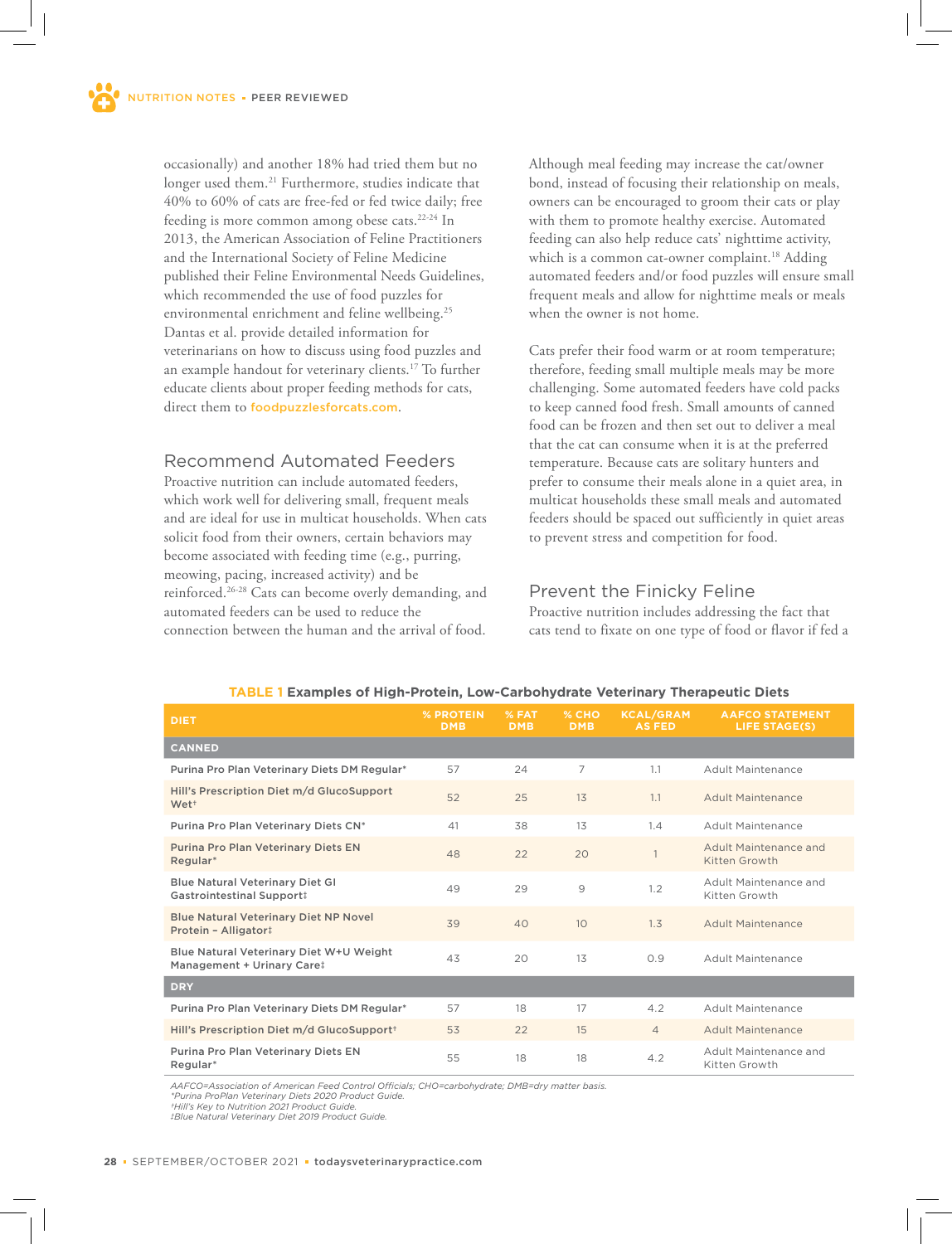

# Recommend Diets for Healthy Kittens and Adult Cats

Inform clients that cats are obligate carnivores, which means that unlike noncarnivorous species, cats have a unique need for higher amounts of protein to provide dispensable nitrogen. Cats do not require carbohydrates, and little carbohydrate is contained in the natural feline diet of small mammals, birds, and insects. However, despite the lack of glucokinase (a liver enzyme that affects glucose metabolism) and lower levels of enzymes to digest carbohydrates, cats can indeed utilize dietary carbohydrates.<sup>30</sup> **BOX 2** describes a sample proactive nutrition plan.

Studies indicate that predator cats will derive 52% to 62% of their calories from protein, 25% to 46% from fat, and only 2% to 12% from carbohydrate.33-35 The most common prey for today's domesticated cat and its ancestors is the mouse, which provides about 30 kcal/ mouse. Nutrient analysis indicates that a mouse comprises (on a dry matter basis) 63% protein, 12% fat, 13% carbohydrate or nitrogen-free extract, and 12% ash (minerals).<sup>35</sup> When domesticated cats select diets, they prefer a nutrient profile with 50% protein, 40% fat, and 10% carbohydrate on a dry matter basis with 33% of metabolizable energy from protein, 62% to 63% from fat, and 1.3% to 7% from carbohydrates.36-38 A recent study reported that feeding a high-protein, grain-free diet reduced the number of animals captured and brought home by predator cats by 35%.<sup>39</sup>

#### **BOX 2 Sample Proactive Nutrition Plan**

For a 1.5-year-old female spayed, healthy indoor cat with a body weight of 4.5 kg, BCS 5/9, normal muscling:

- Calculate resting energy requirement (RER):  $(4.5 \text{ kg})^{0.75} = 3.1 \times 70 = 218 \text{ kcal}$
- Calculate daily energy requirement: 218 kcal × 1.2 (maintenance energy factor) = 261 kcal/day
- Instruct clients to feed 50 grams of a veterinary therapeutic diet (VTD) twice a day (1 kcal/gram; 100 kcal from can)
	- 261 kcal 100 kcal from VTD can = 161 kcal as VTD dry food (4.2 kcal/gram)
	- 161 kcal ÷ 4.2 kcal/gram = 38 grams of dry food
- Put 6 grams in a 5-serving automated feeder (total 30 grams) once a day
- Put 4 grams in 2 food puzzle or foraging toys (8 grams) once a day
- Record body weight and body condition score at home once a week
- Recheck in 1 month to determine if diet (rotate) and/or feeding plan needs adjustment

Other studies indicate that cats can digest and utilize carbohydrates.<sup>40-45</sup> In one study, cats were fed a decreasing amount of protein (50% down to 7.5% of metabolizable energy) in exchange for increasing carbohydrate (11% to 57% of metabolizable energy). More protein was metabolized when cats were fed the higher protein, whereas more carbohydrate was metabolized when they were fed the high-carbohydrate diet. If minimal protein needs were met, cats were able to adapt their metabolism according to the source of energy consumed.<sup>41</sup> Although the literature does not clearly define "optimal" amounts of protein, fat, and carbohydrate in diets for cats, it is well established that excess caloric intake contributes to indoor cats becoming overweight/obese.

The authors prefer to recommend healthy kitten and cat diets that are high in protein and low in carbohydrate. Because veterinary therapeutic diets (VTD) provide accessible nutrient profiles in kcal/kg, selecting and recommending an appropriate VTD can help ensure exact kcal intake for optimal weight management for the healthy indoor cat (**TABLE 1**).

For over-the-counter (OTC) cat diets, canned foods tend to be lower in carbohydrate content than dry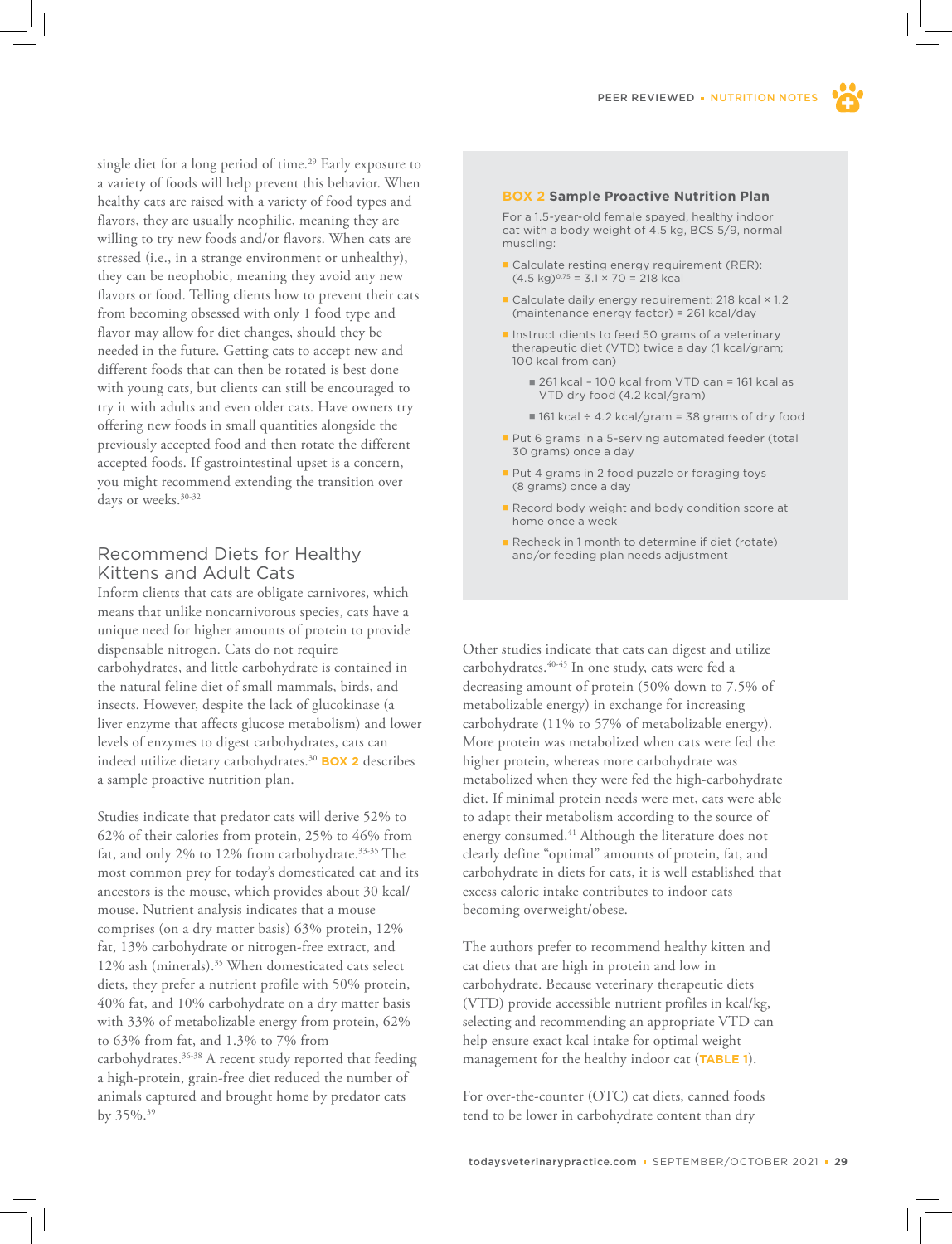| <b>DRY MATTER BASIS, %</b> |                |            |                    |            |                     |  |  |  |
|----------------------------|----------------|------------|--------------------|------------|---------------------|--|--|--|
| <b>DIET</b>                | <b>PROTEIN</b> | <b>FAT</b> | <b>CRUDE FIBER</b> | <b>ASH</b> | <b>CARBOHYDRATE</b> |  |  |  |
| Canned                     | 46.7           | 20.9       | 5.6                | 10.8       | 16                  |  |  |  |
| Drv                        | 36.4           | 17.4       | 4.4                | 7.3        | 34.7                |  |  |  |

#### **TABLE 2 Canned and Dry Food Nutrient Comparison**<sup>40</sup>

foods. The pet food labels guaranteed analysis is listed as maximum and minimum (depending on nutrient) and on an as-fed basis, which may not reflect the true amount of each nutrient. Furthermore, for a comparison of OTC dry and canned diets, the guaranteed analysis needs to be recalculated to a dry matter basis. A review of OTC diets in the United States (**TABLE 2**) used the guaranteed analysis, which may not be the exact nutrient content, and because carbohydrates are determined by a mathematical calculation, these values can be considered an overview and/or approximation. $40$ 

### **SUMMARY**

The primary disease state of being overweight or obese, which affects up to 60% of cats, is preventable. Veterinarians can invest in and embrace the concept of proactive nutrition to educate clients about feline nutrition, predatory behavior, and feeding behavior. These discussions can be used to recommend appropriate diets and feeding plans to prevent this disease and its consequences. Recommending that clients weigh daily food portions and monitor the cat's BCS and body weight will help them maintain a healthy weight for their indoor cats. Preventing cats from becoming overweight or obese can be more rewarding and successful than weight-loss programs. TVP

#### **References**

- 1. Lund EM, Armstrong PJ, Kirk CA, Klausner JS. Prevalence and risk factors for obesity in adult cats from private US veterinary practices. *Intern J Appl Res Vet Med*. 2005;3(2):88–96.
- 2. Colliard L, Paragon BM, Lemuet B, et al. Prevalence and risk factors of obesity in an urban population of healthy cats. *J Feline Med Surg*. 2009;11(2):135–140.
- 3. Strickler BL, Shull EA. An owner survey of toys, activities, and behavior problems in indoor cats. *J Vet Behav*. 2014;9(5):207–214.
- 4. Association for Pet Obesity Prevention. U.S. pet obesity rates plateau and nutritional confusion grows. static1.squarespace.com/static/ 597c71d3e58c621d06830e3f/t/5c86da47c83025a824d387ae/15523415 75308/2018+APOP+Survey+Press+Release.pdf. Accessed April 2021.
- 5. Fettman MJ, Stanton CA, Banks LL, et al. Effects of neutering on bodyweight, metabolic rate and glucose tolerance of domestic cats. *Res Vet Sci*. 1997;62(2):131–136.
- 6. Harper EJ, Stack DM, Watson TD, Moxham G. Effects of feeding regimens on bodyweight, composition and condition score in cats following ovariohysterectomy. *J Small Anim Pract*. 2001;42(9):433–438.
- 7. Alexander LG, Salt C, Thomas G, Butterwick R. Effects of neutering on food intake, body weight and body composition in growing female kittens. *Br J Nutr*. 2011;106(suppl 1):S19–S23.
- 8. Larsen JA. Risk of obesity in the neutered cat. *J Feline Med Surg*. 2017;19(8):779–783. doi: 10.1177/1098612X16660605
- 9. Naik R, Witzel A, Albright JD, et al. Pilot study evaluating the impact of feeding method on overall activity of neutered indoor pet cats. *J Vet Behav Clin Appl Res*. 2018;25:9–13.
- 10. Buffington CA. Dry foods and risk of disease in cats. *Can Vet J*. 2008;49(6):561–563.
- 11. Bjornvad CR, Nielsen DH, Armstrong J, et al. Evaluation of a nine-point body condition scoring system in physically inactive pet cats. *Am J Vet Res*. 2011;72(4):433–437.
- 12. Scarlett JM, Donoghue S. Associations between body condition and disease in cats. *JAVMA*. 1998;212(11):1725–1731.
- 13. Bjornvad CR, Wiinberg B, Kristensen AT. Obesity increases initial rate of fibrin formation during blood coagulation in domestic shorthaired cats. *J Anim Physiol Anim Nutr (Berl)*. 2012;96(5):834–841.
- 14. Kane E, Rogers Q, Morris J. Feeding behavior of the cat fed laboratory and commercial diets. *Nutr Res*. 1981;1(5):499–507.
- 15. Mugford RA. External influences on the feeding of carnivores. In: Kare M, Maller O, eds. *The Chemical Senses and Nutrition*. New York, NY: Academic Press; 1977:25–50.
- 16. Finco D, Adams D, Crowell W, et al. Food and water intake and urine composition in cats: influence of continuous versus periodic feeding. *Am J Vet Res*. 1986;47(7):1638–1642.
- 17. Dantas LM, Delgado MM, Johnson I, Buffington CT. Food puzzles for cats: feeding for physical and emotional wellbeing. *J Feline Med Surg*. 2016;18(9):723–732.
- 18. Delgado M, Dantas L. Feeding cats for optimal mental and behavioral well-being. *Vet Clin Small Anim*. 2020;50(5):939–953.
- 19. Beaver BV. Feline behavior: a guide for veterinarians. St Louis, MO: Saunders; 2003:212–246.
- 20. Bradshaw JWS, Casey RA, Brown SL. Feeding behaviour. In: Bradshaw JWS, Casey RA, Brown SL, eds. *The Behaviour of the Domestic Cat*. Wallingford, UK: CAB International; 2012:113–127.
- 21. Delgado M, Bain MJ, Buffington CT. A survey of feeding practices and use of food puzzles in owners of domestic cats. *J Feline Med Surg*. 2020;22(2):193–198.
- 22. Laflamme DP, Abood SK, Fascetti AJ, et al. Pet feeding practices of dog and cat owners in the United States and Australia. *JAVMA*. 2008;232(5):687–694.
- 23. Kienzle E, Bergler R. Human-animal relationship of owners of normal and overweight cats. *J Nutr*. 2006;136(suppl 7):1947S–1950S.
- 24. Harper E, Stack D, Watson T, Moxham G. Effects of feeding regimens on bodyweight, composition and condition score in cats following ovariohysterectomy. *J Small Anim Pract*. 2001;42(9):433–438.
- 25. Ellis SL, Rodan I, Carney HC, et al. AAFP and ISFM feline environmental needs guidelines. *J Feline Med Surg*. 2013;15(3):219–230.
- 26. Deng P, Iwazaki E, Suchy SA, et al. Effects of feeding frequency and dietary water content on voluntary physical activity in healthy adult cats. *J Anim Sci*. 2014;92(3):1271–1277.
- 27. Bradshaw JW, Cook SE. Patterns of pet cat behaviour at feeding occasions. *Appl Anim Behav Sci*. 1996;47(1-2):61–74.